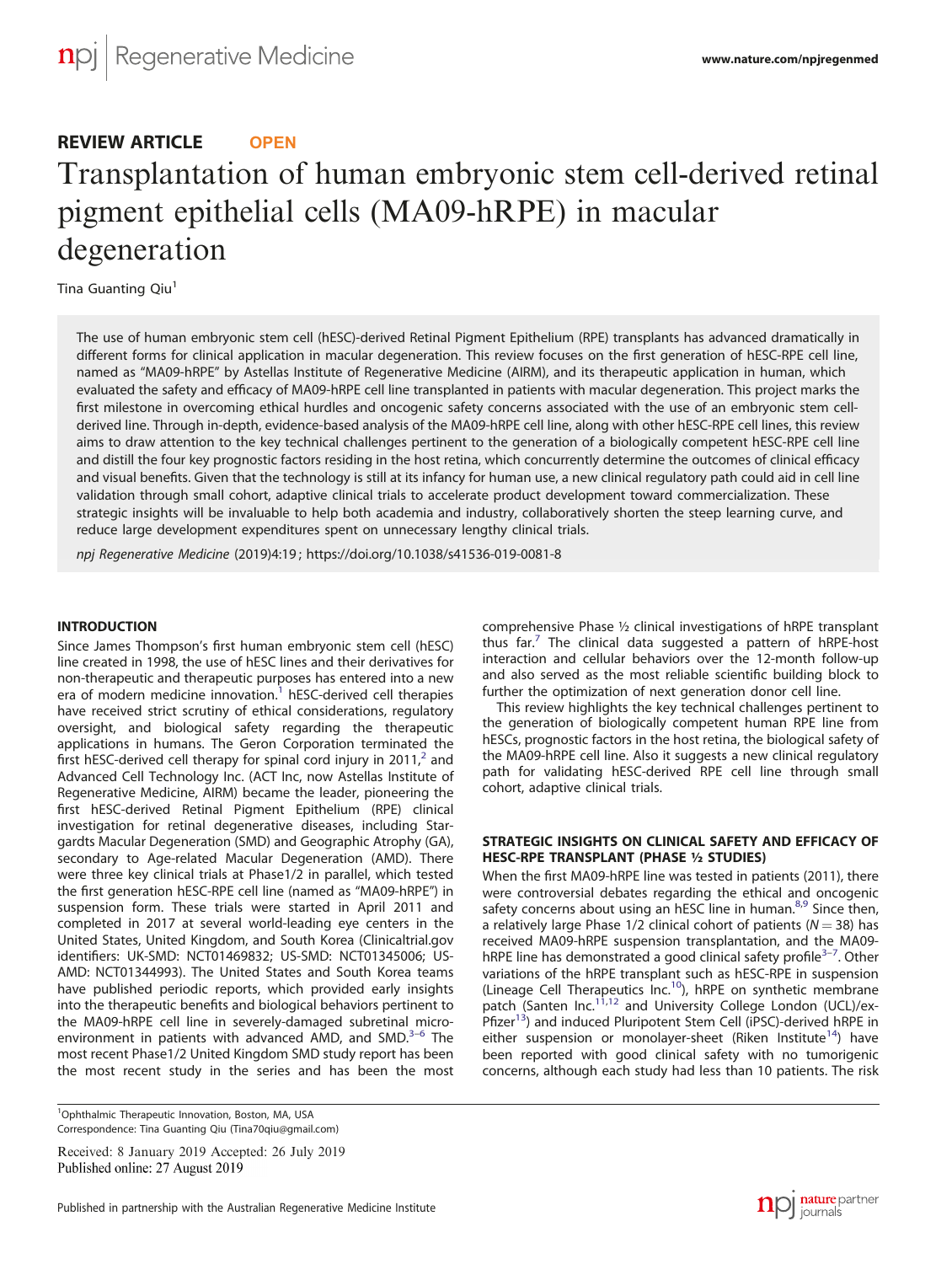of undergoing uncontrolled proliferation after transplant is reduced with hESC-RPE lines because these cells are fully differentiated and restricted to their lineage. Further, the subretinal microenvironment in adult mammals appears to possess suppressive or inhibitory cues that prevent neural lineage cell proliferation.<sup>[15](#page-4-0)–[17](#page-4-0)</sup> For example, rat embryonic day-17 derived photoreceptor progenitor cells can quickly switch off mitogenic signals, committing to post-mitotic fate within a week upon transplantation in the subretinal space in retinal degenerative rat  $model.<sup>15,16</sup>$  $model.<sup>15,16</sup>$  $model.<sup>15,16</sup>$ 

2

Clinical safety studies of the MA09-hRPE line found no clinically significant retinal vasculitis, retinitis, tissue necrosis, cystoid macular edema, or hemorrhagic inflammatory response caused by the hRPE grafts. Therefore, there is no clinically measurable evidence indicating that the hRPE grafts cause any acute or chronic immune-inflammation. Graft-host immunological rejection has been well-controlled with immunosuppressants and steroids. Nevertheless, an early withdrawal of immunosuppressant and steroids could trigger a local immune-response, especially when the blood–retinal barrier was disrupted by the subretinal injection. Even if this is a minimally invasive procedure, there is still a risk of a needle scratch to the host RPE layer around the retinotomy site. For example, the South Korea study team reported that one patient had a mild build up of subretinal fluids around the injection site. $5$  This patient stopped the treatment of immunosuppressants at post-transplant week 4 instead of continuing drug treatments for 6 weeks or longer.<sup>[5](#page-4-0)</sup> Also, a tiny host RPE window defect was evident around the retinotomy site, which was in line with the needle entry, a point of contact scratch, and suggested a possible disruption of blood–retinal barrier.<sup>[5](#page-4-0)</sup> Graft depigmentation has been seen in a few patients (patient 9 and 4 at post-operative month 6 and 12, respectively) in the UK-SMD report.<sup>[7](#page-4-0)</sup> This may be due to immune-rejection; however, the disappearance or reduction of hRPE cell pigmentation could also be a result of host retinal remodeling and Muller glia phagocytosis, which engulfs the grafting hRPE cells. In advanced retinal degeneration, as seen in this patient cohort, macrophages might be recruited for eliminating the dead cell debris. This process is different from classic antigen–antibody reaction or humorous immune-rejection. Like tissue organ transplant, the graft survival is a prerequisite for hRPE functionality in the host subretinal space and represents the most formidable technical challenge. Although classic immunerejection in immune-privileged subretinal space is clinically manageable, harsh host microenvironment poses the biggest threat for graft survival. These prognostic risk factors can be summarized in four key pathological processes in patients with macular degeneration: (i) Bruch's Membrane (BM) aging, rigidity, thickening, or atrophy,<sup>[18,19](#page-4-0)</sup> (ii) subretinal scarring predominated by Muller glia proliferation,  $2\delta$  (iii) local chronic para-inflammation featured as imbalanced complement activities (e.g., N-retinyl-Nretinylidene ethanolmine debris), $^{21}$  $^{21}$  $^{21}$  (iv) significant choroid ischemia (e.g., "dark" macula in SMD), $22,23$  which collectively or individually contribute to the dynamic challenges of graft survival in a diseased setting. So far, there are no available treatments to pre-emptively manage these factors.

Although the primary objective of Phase ½ clinical trial is to ensure patient safety, the therapeutic benefits from hESC-RPE grafts have been very encouraging. Many patients had clinically measurable visual improvements.<sup>4–[6](#page-4-0)</sup> In the worst scenario, graft cell-induced biological activities were clinically discernable, such as improved retinal sensitivity, or Microperimetry (MP1) changes from scattering, and unstable eccentricity shifting to the focal graft area, which was consistently found among different subjects treated in the UK-SMD study cohort (ref: the above statement is based on the raw data analysis from the Data and Safety Monitoring Board, DSMB for UK-SMD study cohort with Clinicaltrials.gov identifier: NCT01469832). One exceptional case was observed in an advanced AMD patient, who had achieved a remarkable visual improvement from 20/400 at baseline of Best Corrected Visual Acuity (BCVA) on Early Treatment Diabetic Retinopathy Study (EDTRS) to 20/40 after MA09-RPE transplant (ref: internal DSMB of US-AMD study cohort with Clinicaltrial.gov identifier: NCT01344993, pool data results were published<sup>[4](#page-4-0)</sup>). This particular patient had a large, welldemarcated GA lesion and also had an excellent prognostic profile. Namely, the host retina had an extremely well-adapted and engorged choroidal vascular circulation underneath the macular region. There was little subretinal scar, drusen, drusenoids, accumulative debris, or lipid precipitation, and the BM line was continuous and soft on Spectral Domain-Optical Coherence Tomography (SD-OCT) with no signs of clinically significant inflammatory activities. The host neural sensory retina in GA lesion had 3–4 layers of photoreceptor cells remaining and looked transparent, elastic, and vibrantly healthy. The only thing missing in this patient was the RPE layer, which exhibited a large elongated patchy loss around the macular region. This type of patient is considered the ideal candidate for hRPE transplant.

Notably, patients enrolled in this Phase ½ study series for MA09 hRPE line test are at very advanced disease stage (baseline BCVA is less than 20/400 on EDTRS in the studied eyes), therefore the visual functionality without further deterioration over time should be considered treatment benefits. In the UK-SMD study cohort, the UK team took extra care in selecting the most advanced SMD patient population ( $n = 12$ ), who suffered more severe pathological damage compared to the patient cohorts in the US-SMD and the damage compared to the patient conords in the 05 SMB and the US-AMD clinical trials.<sup>3–[6](#page-4-0)</sup> In many cases, patient's BCVA at baseline was hand motion or counting fingers without central macular fixation, though the inclusion criteria in the UK-SMD trial were set the same as those in the US-SMD trials.<sup>7</sup> The retinal structure on SD-OCT image series showed that there was hardly any photoreceptor layer left and only scarce cone or rod islands at the site selected for surgical injection (bleb).<sup>7</sup> The lack of robust vision gain in the UK study was likely due to the progressed pathogenicity of the injection region and suboptimal donor cell competence.

The ultimate goal of hRPE transplants is to reconstruct the anatomic and functional integrity of the blood–retinal barrier by replacing the loss of RPE cells in diseased retina; however, the visual functional benefits observed in this UK-SMD study cohort are largely associated with the neural protective effects stimulated by grafted hRPE cells. The hRPE cells produce growth factors and cytokines through paracrine and autocrine signaling. Some cytokines such as pigment epithelium derived factor, interleukins, vascular endothelium growth factor, insulin-like growth factor, integrins, and metalloproteinases may have immune-modulation or rejuvenation effects. Similar neurotrophin and biological effects have been observed in patients with advanced AMD and SMD who were treated with MA09-hRPE in the US and South Korea clinical trials. $3,5-7$  $3,5-7$  $3,5-7$  $3,5-7$  $3,5-7$  The paracrine and autocrine secretive effects are key differential advantages of using young healthy vibrant hESCderived hRPE cells compared to autologous RPE sheet transplant, in which aging RPE graft provides limited biological effects and visual benefit to patients.<sup>1</sup>

## THE UK-SMD CASE HIGHLIGHT AND PRODUCT SAFETY OF MA09-HRPE LINE

This review aims to provide a deeper and broader understanding of the MA09-hRPE clinical study results and offset the safety alarm concluded at the recent UK-SMD study report $'$  (Identifier: NCT01469832). The final conclusion of this study report by the authors can be summarized as follows: "the potential for harm and indicated that intervention at earlier stage of degeneration should be approached with caution".<sup>[7](#page-4-0)</sup> This statement is based on the clinical evidence of focal reduction in retinal sensitivity, corresponding to the thinning of the remaining host retina overlying the hyper-pigmented graft in patient No: 10, who was treated with the highest dose (200,000 MA09-hRPE cells).<sup>[7](#page-4-0)</sup> After careful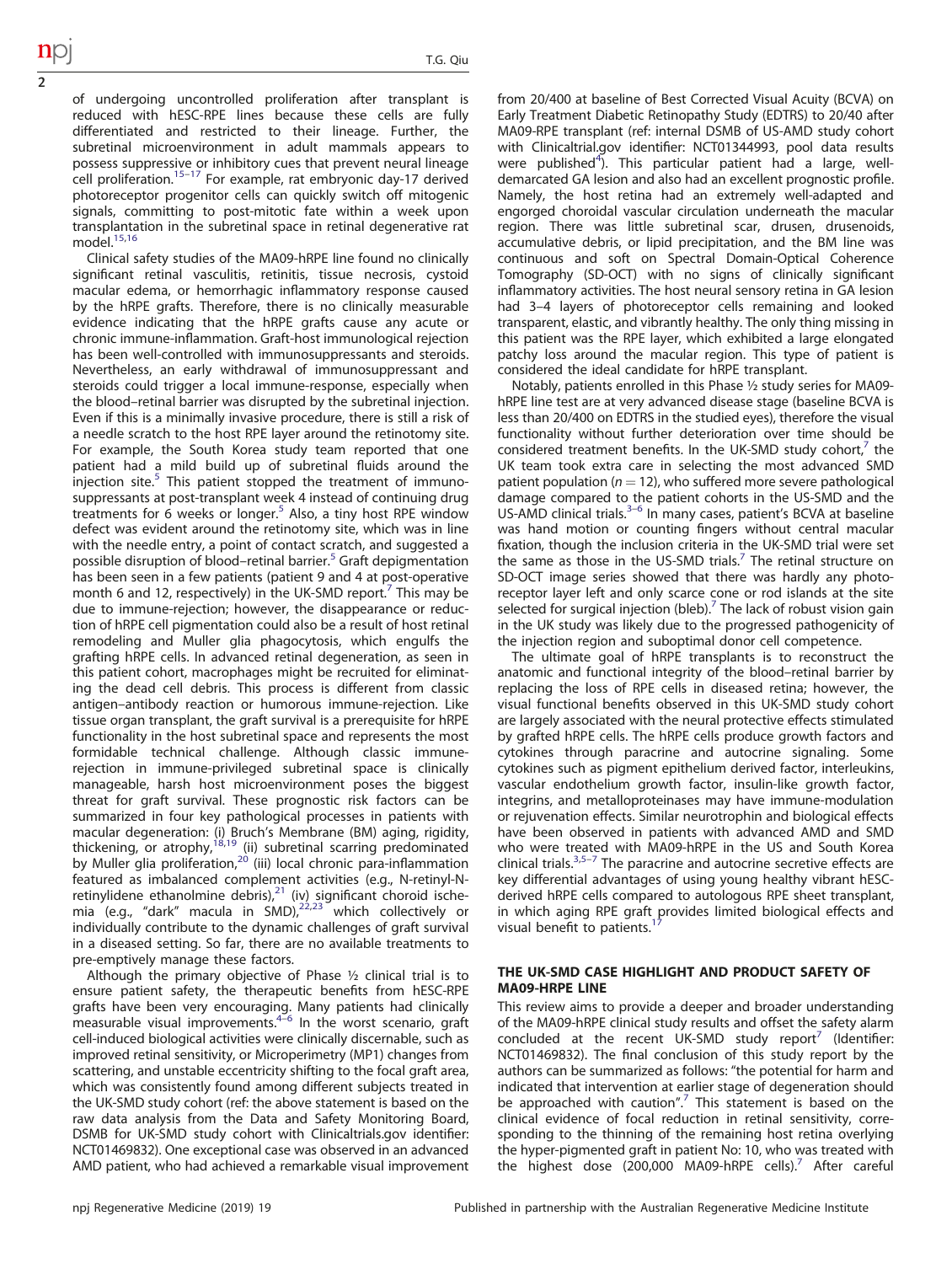examination of the figures and surgical details, $\overline{a}$  in my personal opinion, this should not be taken as an alarming safety signal. The focal sensitivity reduction was not caused by intrinsic harmful molecules, pathogens or biological components derived from the MA09-hRPE donor source. In this particular individual, $<sup>7</sup>$  $<sup>7</sup>$  $<sup>7</sup>$  the graft</sup> hRPE seeding density appears to have contributed to the problem- about 80% hyper-pigmented cells overlap with the remaining host RPE layer, partly and possibly due to intrinsic cell aggregates or clusters that precipitated upon the completion of injection (inferior bleb). Of note, prior to the injection, the preparation of the hRPE suspension from a frozen vial was a key factor. Often times, the cell suspension is composed of a mixture of single cells with aggregates of 2–3 cells and occasionally 3–5 cells. If not manipulated properly, these small clusters have an inclination to aggregate and form larger cell clumps, which could cause multi-layer cell aggregates instead of a monolayer cell sheet or patch. If such a high dose is confined within a very small bleb area, such as what was observed in this patient No. 10, the incidence of forming cell clumps in the subretinal space is very likely. Post-operational supine position might also affect seeding pattern. Dosing strategies should be guided by seeding density, based on lesion size; one-size does not fit all. Therefore, this should be a matter of a surgical parameter design that needs an individualized treatment. Delivery tactics can be improved through providing a thoughtful surgical operational protocol set forth for principle surgeons.

#### KEY PROBLEMS PERTINENT TO HESC-RPE CELL LINES

One fundamental problem lies with cell biological competence and metabolic deficiency, which determines graft cell survival, in vivo functionality, and, ultimately, patient visual recovery. Many hESC-RPE cell lines suffer from various biological deficiencies, from lacking of phagocytosis (e.g., California hRPE-Patch $11,12$  $11,12$ ) to missing metabolic proteins pertinent to anti-oxidative and melanin<br>maturation.<sup>[18,24](#page-4-0)</sup> Addressing the metabolic deficiencies in hESC-RPE cell lines should be the priority of next phase development taskforce. Scientists at the forefront of preclinical research should be aware that many proteins and cytokines associated with hRPE cell metabolic activities are difficult to gain through a single-cell lineage, and monolayer culture environment in a short time (4–6 months).[12](#page-4-0) The metabolic deficiency in hESC-derived RPEs needs to be addressed as we move forward in a stepwise fashion towards patients with better vision at baseline. Such a problem is not just for MA09-hRPE line, but also to the entire field of hESC or iPSC-derived hRPE transplant. Study groups at Riken, Japan (iPSC-hRPE sheet<sup>[12](#page-4-0)</sup>), California US (hRPE-Patch<sup>12,18</sup>), UCL/ex-Pfizer (hRPE-Patch<sup>13</sup>), and Lineage Cell Therapeutics Inc. (hRPE suspension<sup>[10](#page-4-0)</sup>) are newcomers and have only tested handful patients. Creating a biologically competent and scalable hRPE cell line remains to be the bottleneck technical challenge.

The fundamental challenge for a hESC-RPE line to gain a full spectrum of its biological competence lies at the short cut timeframe in current culture systems. Compared to the hRPE differentiation and maturation in a full term normal human embryonic development, the in vitro differentiation protocol from totipotent hESC to hRPE only takes 12–22 weeks (depending on protocols<sup>[12,13,25](#page-4-0)</sup>). Morphologically, these derivatives may have gained pigmented hexagonal shape and tight conjunction. However, broad cellular functionality, which includes intact signaling pathways of anti-oxidative properties, metabolic basis of visual cycle processes, cellular adhesion, phagocytosis, and cell survival, is yet to be determined. Studies suggest that hESC-RPEs exhibit epithelium morphology but have challenge to acquire the genetic profile without an interaction with photoreceptor cells. This effect is likely due to the single-cell lineage differentiation environment in petri dish.<sup>[26](#page-4-0)</sup> Sugino IK and Zarbin M used BM explant culture model to study hESC-RPE cell characteristics, and they found that the hESC-RPE obtained from a single blastomorederived ESC line (MA01) did not express metabolic proteins such as cellular retinaldehyde-binding protein, and had increased apoptosis upon seeding on an aged BM compared to native fetal RPE cells.<sup>[18](#page-4-0)</sup> A recent comparative proteomic analysis of hESCderived RPE cells demonstrated that the hESC-differentiated cells only capture about 80% of the protein expression profile compared to native RPE donor cells. The metabolic protein expression profile alone was only 40% similar to native human RPE cells.<sup>[25,26](#page-4-0)</sup> Pathway analysis of the protein expression profile also suggested mitochondrial dysfunction and downregulation of oxidative phosphorylation in the hESC-RPE compared to native human RPE<sup>[25,27](#page-4-0)</sup> Such defects of mitochondrial function present a greater challenge in iPSC compared to hESC donor sources.<sup>[24](#page-4-0)</sup> Nevertheless, recent studies have shed a light on the calcium ion channel functionalities and immunological properties of hESC-RPE cell lines.[28,29](#page-4-0) In addition, Dr. E. Bannin et al. at Lineage Cell Therapeutics Inc. reported Phase ½ interim results of their hESC-RPE (OpRegen) transplantation in patients with advanced dry AMD at 2019 Association for Research in Vision & Ophthalmology annual meeting, which showed signs of drusen reduction and improvements of the ellipsoid zone in some patients ([https://](https://www.arvo.org/annual-meeting/program/online-planner/) [www.arvo.org/annual-meeting/program/online-planner/\)](https://www.arvo.org/annual-meeting/program/online-planner/). This is a step advance of hESC-RPE gaining additional metabolic competences such as phagocytosis, which has not been reported before. Through collective efforts, hopefully a biologically competent cell line can be generated that propels for a better graft survival and functionality in diseased settings.

A key clinical phenotypic problem of grafted hRPE cells is hyperpigmentation. Notably, MA09-hRPE transplantation in both SMD and AMD along with recent RPE-patch transplantation in advanced AMD (California Group) observed increased pigmenta-tion.<sup>4–[7,11,12](#page-4-0)</sup> The hyper-pigment changes in hRPE grafts indicated accelerated aging processes due to insufficient or lack of antioxidative components. One study showed that melanin is the key retinal pigment responsible for photosensitized oxidation of exogenous ascorbate.[30](#page-4-0) The pigment granules act as an electron transfer agent and stimulate the photo-oxidation of unsaturated fatty acids in the photoreceptor cells.<sup>[27](#page-4-0),[30](#page-4-0)</sup> In a recent report by Kashani AH, hyper-pigment changes in hRPE-patch (hRPE layer on synthetic basement membrane) was observed following in vivo subretinal transplants in advanced AMD patients with progressive GA lesion.<sup>[11](#page-4-0)</sup> A 4-year study on the MA09-RPE transplants in GA patients by Schwartz SD reported a different pattern of pigment change.<sup>6</sup> The deposition of pigment granules were in clustered strings or dotted lines alongside the well-demarcated border of GA area, which underpins the most active remodeling activities, predominantly governed by Muller glial cell proliferation and scar formation with or without macrophage involvement. These clinically visible pigment granules could be a result of hRPE cell death releasing melanin granules, instead of an evidence of graft survival as previously thought. $6$  The genetic components, epigenetic profile, and protein expression profile required for hESC-RPE cells to enable a full spectrum of metabolical and biological functions upon in vivo transplantation will be the key taskforce for scientific research. Pharmacological intervention to address prognostic risk factors residing in host pathological microenvironment is equally important for the success of hRPE transplant in the long term.

## FUTURE DIRECTION AND STRATEGIC PRINCIPLE

hESC and iPSC-derived cell therapies are still in their infancy, with limited human experiences (less than 100 patients receiving hESC or iPSC-derived hRPE transplant as of today). There is a steep learning curve and a huge gap to bridge between preclinical data to clinical translation. $31$  In drug development, candidate selection takes place prior to human clinical trials; whereas, in hESC-hRPE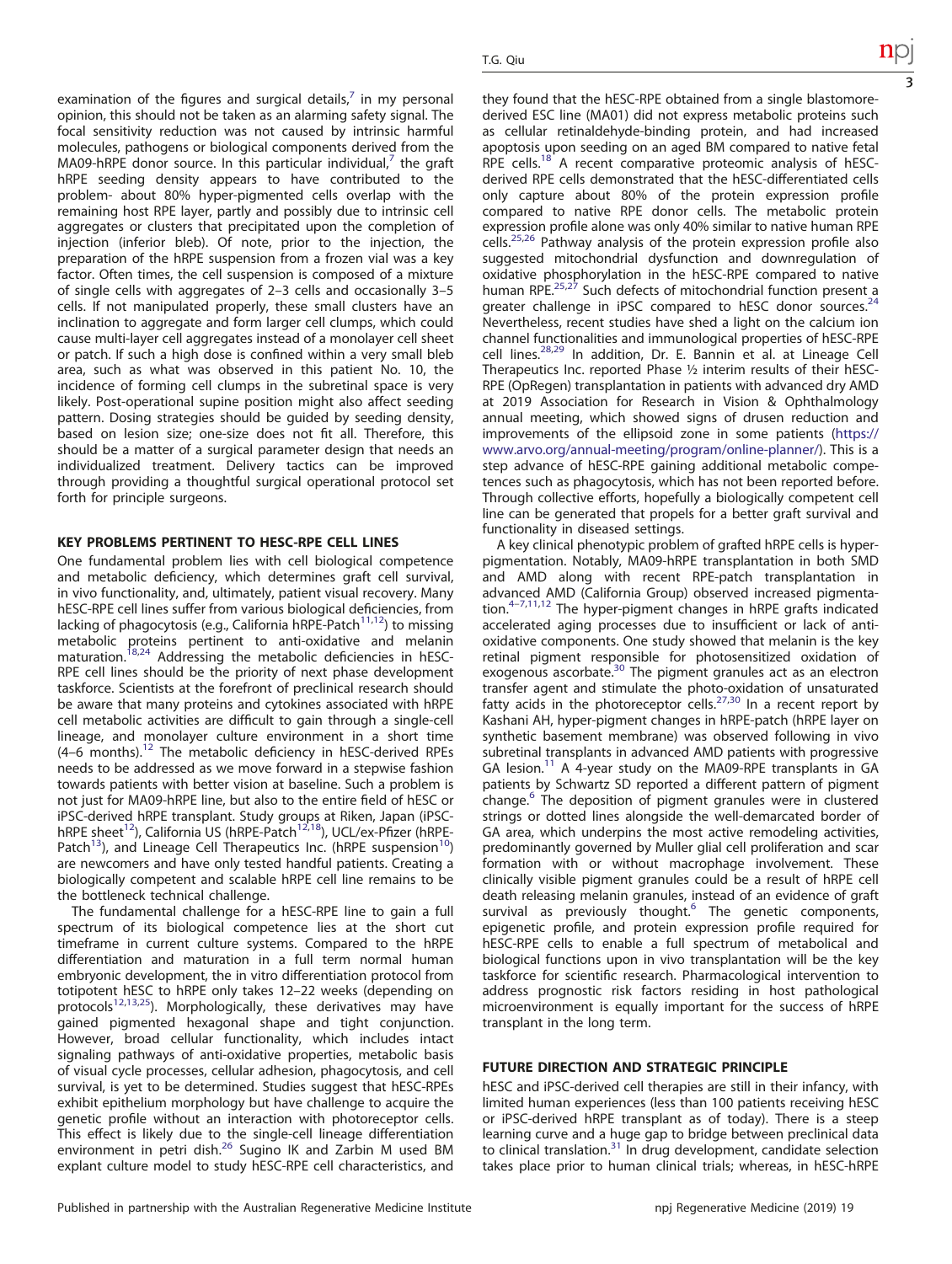

**A Strategic Roadmap of Clinical & Regulatory Development for hESC-RPE Transplant.**

Fig. 1 A Strategic Roadmap of Clinical & Regulatory Development for hESC-RPE Transplant. This figure provides a strategic roadmap of clinical regulatory development framework pertinent to hESC-RPE cell line optimization and validation through adaptive clinical trials in small patient cohorts. It depicts a viable and cost-effective translational path, back and forth between in vitro cell line optimization and early stage clinical trials, which has strategic importance to the development and commercialization of hESC-derived cell therapies. This roadmap entails decades of development work in order to generate an ideal or biologically competent hRPE line for global commercialization. However, an expedited or conditional approval with term-limited authorization may be possible as the second- or third-generation cell line enters into Phase 1/2 or<br>proof of concept clinical trials, of which if the study results can predict clin

cell tissue transplant, candidate cell selection may require going back and forth between in vitro cell optimization and clinical validation through a small cohort adaptive trial in patients (Fig. 1). There are limitations associated with hRPE metabolic maturation in a single-cell linage and monolayer culture system without photoreceptor influence and underlying BM support. Also, the shortcomings of inherited retinal degeneration animal models present a unique challenge for monolayer RPE transplant, especially in small rodent eyes. Unlike in drug development, once the candidate cell line is validated with proficiency in early development, the success of late stage (Phase 2b/3) trials should be eminent as long as appropriate patients are identified. Documenting the subtle clinical morphological changes pertinent to hRPE aggregates, migration, cell survival/death, melanin granule deposition, and accelerated aging is of critical importance. Understanding graft behaviors and establishing evidence-based clinical data interpretation are the gaps in clinical translation. In particular, going back to the laboratory for cell line optimization requires broad translational expertise. Without stepwise adaptive clinical trials assessing cell biological or metabolic competence, it is unlikely to know what level or range of targeted gene profile and protein expression would be desirable and sufficient. Although it is unlikely to generate a hRPE cell line identical to native fetal hRPE derived from a full term embryonic development, this relative large, long-term transplant study series on the MA09-hRPE cell line, especially the recent UK-SMD study report, takes us a step closer to find the right candidate hRPE cell line $3 3-$ .

With emerging clinical data from other forms of hRPE transplant including iPSC-hRPE sheet (Riken, Japan), hESC-RPE-patch (Santen Inc. & Patch Technology LLC, and UCL/ex-Pfizer), and hESC-RPE suspension (Lineage Cell Therapeutics Inc.), we are gaining a better understanding of hRPE-host tissue interaction and grafted cell behaviors in a variety of clinical phenotypes associated with macular degeneration, including SMD, dry and wet AMD, as well as myopic macular degeneration. Nonetheless, the steep learning curve remains elusive. In order to avoid unnecessary and lengthy path-finding expenditures, one must have drug development mindset and exercise transplant principles, while defining a costeffective clinical regulatory path forward. On the other hand, global clinical and regulatory landscape in stem cell regenerative medicine is evolving rapidly. European Medicine Agency, Japanese Pharmaceuticals and Medical Device Agency, and US Food and Drug Administration have developed regulatory framework for expedited approval and conditional approval (Fig. 1) to further advance stem cell therapeutic product development. $32-34$  $32-34$  $32-34$  As when classic gene replacement therapy first succeeded in retinal disease, it's with great anticipation that hESC or iPSC-derived hRPE transplant may lead the breakthrough and pave a successful clinical regulatory path for others to follow. The future is full of promise yet the journey remains intriguingly challenging.